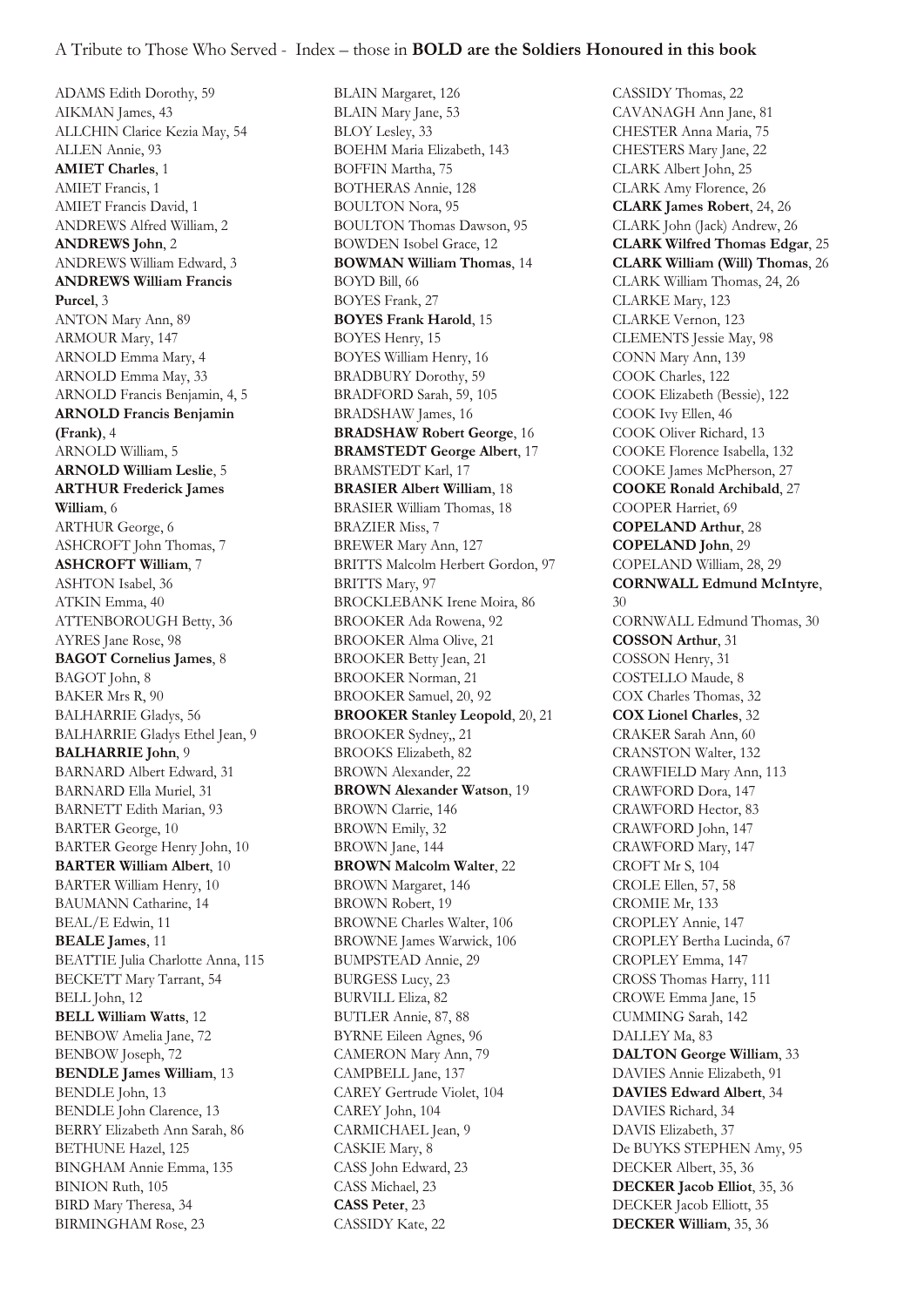DENNISON Alexander, 37 **DENNISON John Leslie**, 37 DEVEREAUX Edward, 38, 39 DEVEREAUX James Christopher, 39 **DEVEREAUX James Christopher 'Dit'**, 38 DEVEREAUX John, 39 **DEVEREAUX Leo Francis**, 39 DEVEREAUX Mary Eileen, 38 DEVEREAUX William, 39 DICKSON Ellen, 73 **DINEEN Frank Harris**, 40 DINEEN John, 40 **DONALD John**, 41 DONNELL Mary Ann, 41 DONOVAN Catherine Mary, 38, 39 DOUGAN Ann, 121 DOW Marshall, 42 **DOW Robert Arbuckle**, 42 DOYLE Mary Ann, 144 DUFFY John, 89 DUFFY Mary Jane "Mollie", 89 DUGAN Mary Ann, 146 DUNCAN Simon, 43 **DUNCAN William Grant**, 43 DUNN Alfred, 44 DUNN Frederick, 44 **DUNN Henry**, 44 DUNN Janet, 42 DUNN William, 44 DYER Henry George, 45 **DYER James Roy**, 45 **DYKE Allan**, 46 DYKE Samuel, 46 EDWARDS George, 126 EDWARDS Matilda, 126 ELDER Annie, 103 ELLIOT James, 47 **ELLIOT Leslie Ernest**, 47 ELMS Evelyn, 147 EMERY Charles, 6 EMERY Clara Ann, 6 EMERY Frederick, 6 EMERY Thomas, 6 EMERY Wilfred, 6 EMERY William, 6 **ENGLAND George Harold**, 48 ENGLAND Richard Herbert, 48 EYERS Jane Rose, 98 FARLEY Julia, 77 FECHNER Anna Elizabeth, 134 FEEHAN Tom, 27 FELTSCHEER George, 49 **FELTSCHEER George Christian**, 49 FENNELL Edith, 102 **FINDLAY Ernest John**, 50 FINDLAY George, 50 FLANNAGAN Mary Ann, 123 FLEMING Ellen, 81

FLEMING James, 81 FORBES Annie, 62

FORD Kate Henshall, 25 FORSTER Agnes Ellen, 18 FOX Lillian Eileen, 1 FRANKLAND Eliza Maria, 110 FRANKLIN Eliza Maria, 110 FRASER Margaret Jane, 73 FRASER Tom, 86 FRAZER Margaret Jane, 74 FRECKLETON Mary Jane, 22 FREEMAN Ron, 27 FRENCH Hannah, 108 **GARDNER Gilbert Mark James**, 51 GARDNER James, 51, 52 GARDNER Marjorie, 52 GARDNER Wilfred, 51 **GARDNER Wilfred Ivan**, 52 GAUL John, 53 **GAUL Stuart Joseph**, 53 GAWNE Annie, 114 GEORGE Charles James, 54 **GEORGE Leslie Tarrant**, 54 GIESSLER Frederick, 55 **GIESSLER Rudolph**, 55 GIEZSLER Jacob, 55 GLEESON Ellen, 96 GLEESON Julia, 96 GODING Mary Jane, 107 GOLDER Henry Rose/Roase, 56 **GOLDER Walter Henry**, 9, 56 GOODWILL Albert Jonathan, 57 GOODWILL Francis, 57, 58 **GOODWILL James Arthur**, 57 GOODWILL June, 57 **GOODWILL William Henry**, 57, 58 GRAHAM Annie Claire, 130 GRAHAM Henrietta Rebecca, 40 GRANT Mary Ann, 43 GREEN Amelia Isobel (Milly), 105 GREEN John, 59, 105 **GREEN Leslie Frank**, 59 **GREENWOOD Arthur George**, 60 GREENWOOD John Joseph, 60 GREGORY Julia, 57 GRIFFITHS Catherine, 14 GROTZ Rosina Catherine, 49 HALABY George William, 33 HALLING Laura, 71 **HAMILTON Albert Charles**, 61 HAMILTON Elizabeth Jane, 76 HAMILTON Henry, 61 HAMMOND Elizabeth Jessie, 6 HANDLEY Colin, 27, 62 HANDLEY Thomas, 62 **HANDLEY Vivian Thomas**, 62 **HARDIE Charles Ninian**, 63 HARDIE George, 63 HARDIE John, 63 HARDING Daphne May, 27 HARDINGHAM Doreen Isabel, 112 **HARLOW Edward Arthur Jordan**, 64, 65 HARLOW Eric, 19

**HARLOW Harold William**, 65 HARLOW Jenny, 19 HARLOW Nancy, 19 HARLOW Thomas Nathanial, 64, 65 HARNELL Elizabeth Matilda, 67 HARRATT Agnes Cockrane, 79 HARRIS Jack, 46 HARRIS Julia, 116 HARRIS Myrtle, 46 HART Elise, 95 HAWE Elizabeth Marie, 109 HAWKINS Amy, 26 HAWKINS Edward, 125 HAWKINS Marjorie Elizabeth, 125 HAYES Elizabeth, 132 HAYES Esther, 95 HAYNES James, 43 HAYNES Sarah (Sadie) Matilda, 43 HEARD Emma Jane, 126 HELLIWELL Fred, 58 HENDRY Daisy, 41 HENDRY Walter Bluett, 41 HENNESY Margaret, 114 HENSHALL Charles, 66 **HENSHALL Edward Ernest**, 66 HENSHALL Jim, 66 HENSHALL Karl Friedrich William, 66 HEYWOOD George Alfred, 67 **HEYWOOD Henry John**, 67 HEYWOOD Jane Ann, 64 HILL Faye, 68 **HILL Harlow George**, 68 HILL James Russell, 68 HILL Joseph, 69 **HILL Patrick George**, 69 HILL Ruby Winifred Blanche, 76 **HINDSON Albert Edward**, 70 HINDSON Betty, 70 HINDSON Edward Thomas, 70 HINDSON William Melville, 70 **HINTON Frederick James 'Jim'**, 71 HINTON Thomas Frederick, 71 HODBY James, 37 HOLMS Alexander, 72 **HOLMS Henry**, 72 HOLT Florence, 48 HOOKHAM Ellen Maude Mary, 9 HORNER Ken, 147 HORNER Myrna, 147 HOSKIN Mary, 62 HOSKINS Allison, 27 HOULT Louisa, 24, 26 HOWDEN Roly, 27 HOWE Susan Hannah Frances, 138 HUBBARD Hazel Mary, 149 HUBBARD Samuel, 149 HUMPHREY Ida Mary, 32 HUMPHREYS Isabelle Maude Mary, 55 HUTCHIDON Thomas Gregory, 73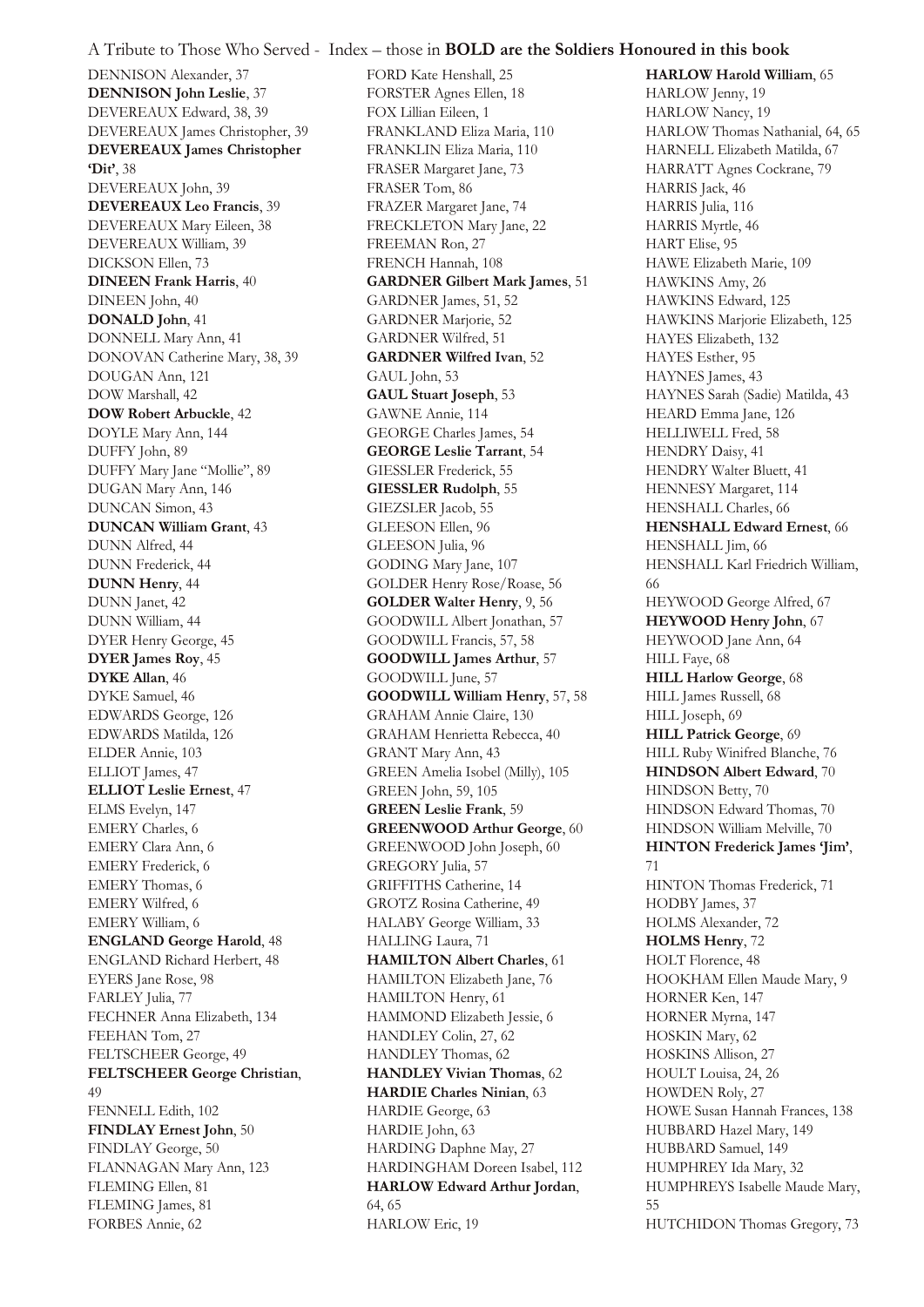**HUTCHISON Alexander David**,

73, 74 HUTCHISON Elizabeth, 78 HUTCHISON James, 73, 74 HUTCHISON James William, 74 HUTCHISON James Williams, 73 **HUTCHISON Thomas Gregory**, 74 ILETT Mary, 102 IRELAND Edmond, 75 **IRELAND Edmund**, 75 IRELAND Henry, 75 IRWIN Ruby Winnifred, 76 IRWIN William, 76 **IRWIN William Henry**, 76 **JACK Robert Duncan**, 77 JACKA Bert, 15 JACKA's Mob, 27 **JACKSON David Litt**, 78 JACKSON ercival Arthur Charles, 138 JACKSON William, 78 JAMES Edmund, 122 JAMES Grace (Margaret), 122 James Miller & Co, 14 JENNINGS Edward Thomas, 79 **JENNINGS Horace Walter**, 79 JEPHSON Henry Hooper, 80 **JEPHSON John Lyons**, 80 JOHNS Elsie, 125 JOHNS Harriet Rebecca, 133 JOHNSON Dorothy Fay, 94 JOHNSON Joseph Anders, 17 JONES Algernon, 41 **JONES Algy**, 41 JONES Annie Maria, 13 JONES Emily, 35, 36 JONES George William, 82 JONES John Berrison, 41 JONES Margaret, 83 JONES Mary, 1 JONES Norman, 83 **JONES Norman Wilfred**, 82, 83 JONES William Henry, 81 **JONES William Prescott**, 81 JORDAN Mary (Polly), 64, 65 JORGENSON Annie, 81 KANE Ella Mary, 10 KAYE Emma Jane, 108 KEARNEY Edward Joseph, 113 KEATING Ellen Angela, 100 KEATING John Francis, 84, 85 **KEATING John Thomas**, 84 **KEATING William**, 85 **KEEBLE Alexander**, 86 KEEBLE John, 86 KEEBLE Joseph, 86 KELSEN Doreen, 17 KENNEDY Ellen, 84, 85, 100 **KENNEDY John James**, 87, 88 KENNEDY Joseph, 87 **KENNEDY Joseph Patrick**, 88 KENNEDY Patrick, 87, 88

**KENNEDY Walter James**, 89 KENNEDY William John, 89 **KENT Edwin Webb**, 90 KENT John Robert, 90 KENYON Catherine, 131 KILPATRICK Amelia, 31 KING Annie Laura, 66 LAIDLAW Mabel, 131 LAKE Herbert George Gidley, 91 **LAKE Hugh Bertram**, 91 LALOR Kathleen, 130 LAMPORT Louisa Agnes, 94 LANGSTAFF Elizabeth Emily, 137 LANGSTAFF Hannah, 135 LASCELLES Irene, 119 **LENNOX Adrian**, 21, 92 LENNOX David, 92 LENNOX Isobel, 37 LENNOX Jessie Myrtle, 71 LINES Elizabeth Ann, 51, 52 LOGAN Jean Jardine, 61 LONGSTAFF Hannah, 136 LOWE Alexander Stewart, 93 **LOWE George**, 93 LUCE Elizabeth, 132 LYNN Margaret, 110 LYONS Wilhemina, 80 MACDONALD Jean Catherine Silvette, 39 MACFARLANE Duncan, 94 MACFARLANE James Francis Lennox, 95 **MACFARLANE Lindsay**, 94 **MACFARLANE Walter Henry Manners**, 95 MacKENZIE Ken, 27 MACKEY Julia, 77 MADDOCKS Helen Mary, 17 MAGINN Edward, 96 **MAGINN Edward James**, 96 MAIR Elizabeth, 80 MANSFIELD Margaret, 50 MAPLESON Sarah Jane, 149 MAQUIRE Rosanna, 115 MARSDEN Caroline, 145 MARSH Lillias May, 23 MARSH Mena, 101 MARSH William, 23 MARSHALL Ann, 125 **MARSHALL Charles Taylor**, 97 MARSHALL Gilbert Stowell, 97 MARSHALL Ivy, 97 MARSHALL Mary, 97 MARSHALL Mary Jane, 107 MARTIN Abraham, 98 **MARTIN Abraham George**, 98 MASON Olive Sarah, 21 MATTHEWS Kathleen 'Kate', 102 MAWHINNEY Jane, 49 McAINCH Jessie Margaret, 53 McCALL Agnes, 42

**McDONALD Albert Ernest Joseph "Joe"**, 99 McDONALD Alec, 5 McDONALD Alexander, 101 **McDONALD Alexander Patrick**, 99, 100 McDONALD Alexander Thomas, 99, 100 **McDONALD Ernest Albert Roy**, 101 McDONALD Eva Agnes, 117 McDONALD Jame, 22 McDONALD John, 111 McDONALD Len, 5 McFARLANE Jessie Isabel Nancy, 106 McGILLIVRAY J M, 34 McINTYRE Jane McKellar, 70 MCKAY Elizabeth Odette, 95 McKEAN Marjorie, 7 McKEAN Mary Ann, 31 McKENZIE Mabel, 138 McKENZIE William David, 138 McLAURIN Elizabeth, 27 **McLEAN William Henry**, 102 McLURE Ila, 102 McLURE Mary, 101 **McPHEE Alexander Elder**, 103 McPHEE James, 103 **McQUILTEN Alexander Andrew**, 104 McQUILTEN Alexander Hannah, 104 McSHEEHY Catherine, 120 McWILLIAM Aileen, 95 McWILLIAM Eric Barker, 95 McWILLIAM Odette, 95 MEDBURY Violet Esther, 104 MEERES Alice Charlotte, 106 MILLS Edward, 105 **MILLS Frederick James**, 105 MILLS George Henry, 124 MILLS Sarah Maria, 63 MOBBS Mary, 92 **MOODY Claude**, 106 MOODY Henry Francis Robert, 106 MOODY Trevor, 106 MORTIMER Henry, 121 MORTIMER Lillian Ivy, 121 MORTON Des, 27 **MOYES Wallace Lawson**, 107 MOYES William Lawson, 107 MUMFORD George, 108 MUMFORD John, 108 **MUMFORD Richard**, 108 MUMFORD William Henry, 108 MURDOCH John, 82 MURDOCH Margaret, 82 MURDOCH Margaret McDonald, 4, 5 MURIE John, 109 **MURIE Richard Alloa**, 109 MURRAY Helen Frances, 136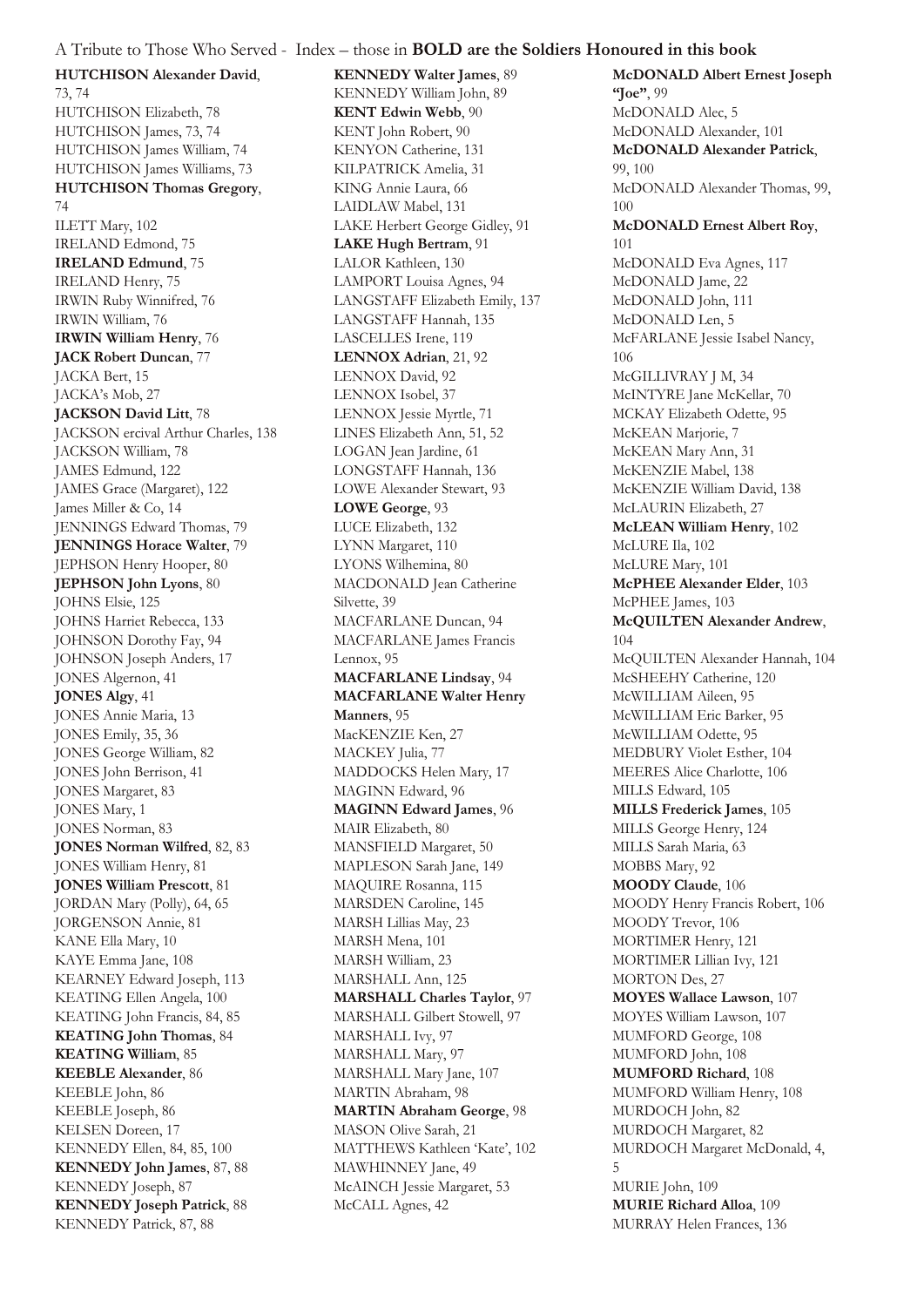NAYLOR Elizabeth, 123 NAYLOR Vernon, 123 NEAVE Helen Victoria, 25 NEGUS Agnes Ann, 20, 92 NEGUS Agnus Ann, 20 NESBITT Henry Teele, 111 NESBITT Lancelot (Lance) James, 111 **NESBITT Reginald Willis**, 111 NESBITT William Geddes, 111 NESBITT William Robert, 111 NEWBURY Elizabeth Marion, 144 NICHOLS Helen Margaret, 72 NICHOLSON Alan, 27 NOTMAN Isabella, 70 O'HARE Florence Emily, 112 O'HARE Mary Ellen (Tot), 38 OAKES Emma, 44 O'BRIEN Mr, 102 ODGERS Violet, 103 OGILVY Charles, 110, 111 **OGILVY Charles Seafield**, 110 OLIVER Jessie, 108 OLSEN Florence Victoria, 32 **OLSEN John Robert**, 112 OLSEN Jorgen Peter, 112 OLSEN Thomas, 32 ONGER Franz, 86 ONGER Moira Elizabeth, 86 ORDNER Rose, 43 OSMOTHERLY Elsie, 133 OSMOTHERLY Percival Robert, 133 OWEN James, 113 **OWEN John**, 113 PARKES Jane Tozer, 129 PARSONS Charles, 8 PARSONS Samuel, 8 PARTON Doris, 113 PAVICH Eileen Genevieve, 114 PAVICH Gasper, 114 **PAVICH James Gerald**, 114 PAVICH Thomas James, 114 PAYNE Lydia (Ada), 110 PAYNE Sydney E, 110 PAYNE Victor H, 110 PAYNTER Evangelina Constance, 18 PEASE Sarah Elizabeth, 147 PEDRINA Nora Cecilia, 120 PENDER Leslie Anderson, 77 PETERS John Sturrock, 115 **PETERS Victor Evelyn**, 115 PETTIT A.A., 27 PETTIT Mr & Mrs, 133 PHAROAH Julia, 61 PHILMORE Ellen, 107 PICKETT Annie Maria Maude, 68 PIERREHUMBERT Edward, 102 PIERREHUMBERT Ila Annie Elizabeth Lucy, 102 PLIER Ellen Rebecca, 105 PLOURIGHT Roy, 116 PLOWRIGHT Charles Harris, 116

PLOWRIGHT Charles Robert, 116 **PLOWRIGHT Roy**, 116 POLKINGHORNE Louie, 142 **POLKINGHORNE Samuel**, 118, 119 POLKINGHORNE William, 118, 142 POLLARD Betty, 27 PONTON William, 117 **PONTON William Jacob**, 117 PORTER Daniel Martin, 119 **PORTER Leonard**, 119 PRATT Alice, 43 PRATT Elsie Lavinia, 17 PRATT Mary Margaret, 46 **PREECE Alfred George**, 120 PREECE James, 120 PREECE William, 120 PRESCOTT Ivy Mabel Kath, 30 PRIDGEON Alan, 68 PRIME Lydia (Ada), 110 PRITCHARD Florence, 134 PURCELL Ellen, 11 QUAIFE Elizabeth, 89 **QUARRELL Leslie Ernest** , 121 QUARRELL William John, 121 RAEBURN Marion, 122 RAEBURN Thomas Samuel, 122 **RAEBURN Thomas Walter Henry**, 122 RALEIGH Rebecca, 149 RAMSDEN Mr, 32 **RAWSON Edward Stewart**, 123 REA Jane, 141 REILLY Marjorie Sarah, 52 REVITT Julia, 124 **REVITT-MILLS Charles George**, 124 REYNOLDS Mary Theresa, 112 RHODES Alfred Ernest, 125 **RHODES Harold Austin**, 125 RICHARDS Thelma, 17 **RICHARDSON John**, 126 RICHARDSON John Parker, 126 RISOL Jean, 36 RITCHIE Barbara, 60 ROBERTS Dawn, 81 ROBERTS Elizabeth, 72 **ROBERTS Frederick John**, 127 ROBERTS John, 127 ROBERTS Margaret, 107 ROBERTS William, 107 ROBINSON Dorothy, 102 ROBINSON Joy, 81 ROBSON Elizabeth Sarah, 119 RODDA Benjamin Angwin, 128 RODDA Edmond, 128 RODDA Harold Christopher, 128 RODDA John, 128 **RODDA Wilfred**, 128 ROGERS Henry Richard, 129 **ROGERS Leonard Parkes Birch**, 129

ROGERS Mary Ann, 90 ROLFE Shirley, 119 ROSENDALE Sophia, 16 ROSS Margaret, 45 ROWTHORN Ivy, 119 **RUSSELL Bernard Joseph Julian**, 130 RUSSELL Edith Annie, 98 RUSSELL George, 98 RUSSELL Michael Joseph, 130 RUSSELL Rose, 41 RUST Doris Amy, 95 RUST Walter, 95 RYAN Margaret, 99 RYAN Margaret Mary, 100 SAGASSER Miss, 7 SALMON Dorothy Hilda, 47 SAMPHIER Alfred George, 12 SANDERS/SAUNDERS Elizabeth, 56 SCANDOLERA June, 17 SCHMIDT Louisa, 121 SHARPLES John, 131 SHARPLES John Arthur, 131 **SHARPLES William Kenyon**, 131 SHEPHERD Anna, 104 SIMPSON Annie, 48 SKEWES Connie, 3 SKINNER John Thomas, 132 **SKINNER William Henry**, 132 SMARTT Florence, 30 SMITH Bob, 11 SMITH Catherine, 140 **SMITH Claude William**, 133 SMITH Dulcie Maria, 11 SMITH Elizabeth Ellen, 47 SMITH Elsie Maud, 133 SMITH George, 133 SMITH James Wood, 134 SMITH Margaret, 125 SMITH Mary, 11 SMITH Matilda (Mathilda) Margaret, 50 **SMITH Seddon Fechner**, 134 SNAPE Cliff, 27 SNINNER Agnes Lily, 132 SONNEMAN Wilhelmina (Minnie) Jane, 146 SONNENAM William, 146 SPENCE Leslie Edward James Lionel, 94 SPENCER John, 14 SPENCER William Thomas, 14 STAMP Fanny, 37 STAMP Violet, 37 STEWART Christina, 69 STEWART Ernest, 69 STEWART Margaret Urton, 69 **STOCKDALE George**, 135 STOCKDALE Joe, 15 **STOCKDALE Robert**, 135, 136 STOCKDALE Thomas, 135, 136